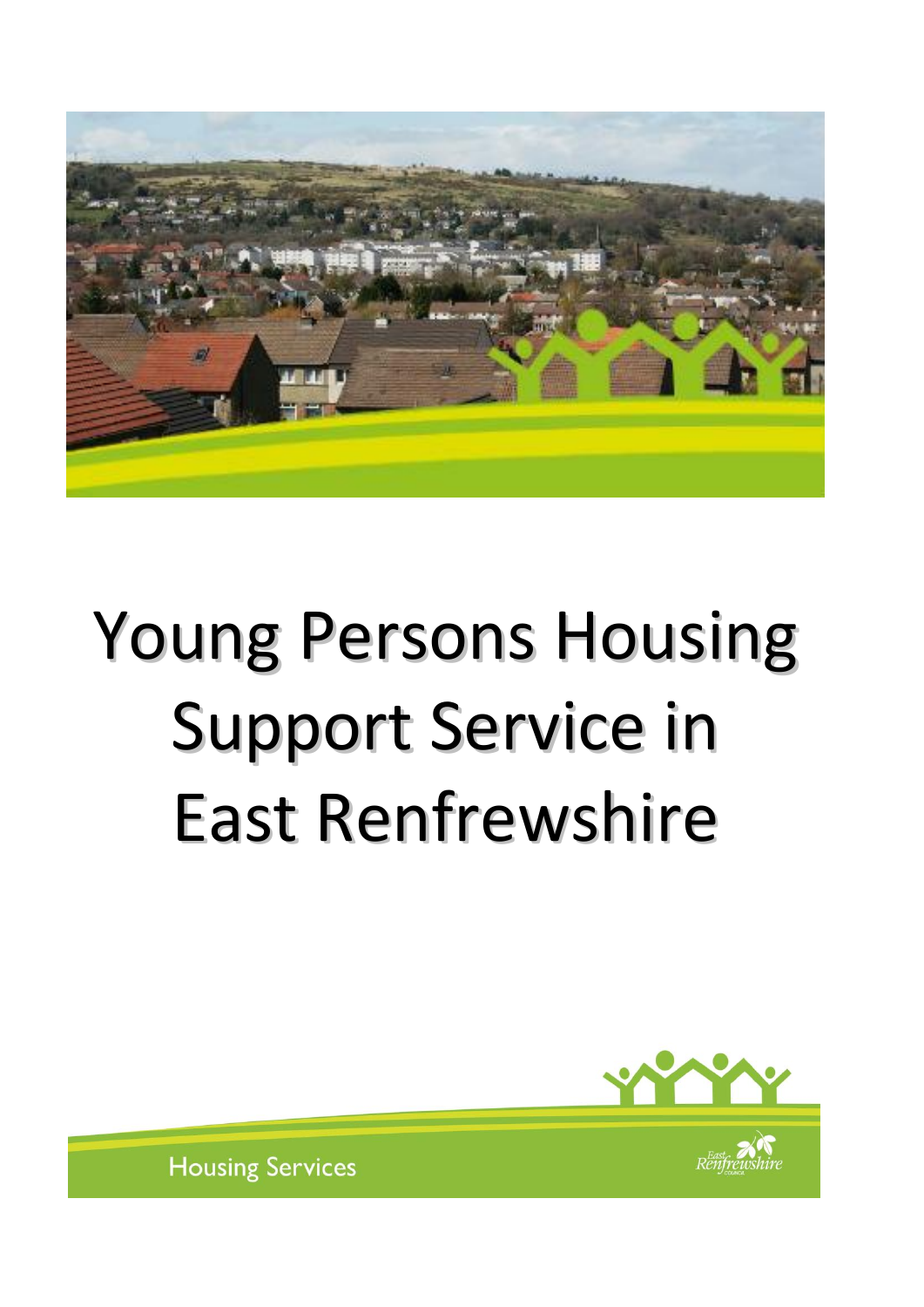We can explain this document to you in other languages and provide it to you in other formats such as Braille and large print. For more information, please contact Customer First on 0141 577 3001 or e-mail: customerservices@eastrenfrewshire.gov.uk.

آپ کے لیےاس دستاویز کی دیگرز بانوں میں دضاحت کی جاسکتی ہےاور پیدیگر مختلف صورتوں میں جیسا کہ بڑے تروف کی لکھائی اور بریل (نامبیناافراد کے لیے اُنجرےہوئے حروف کی لکھائی) میں فراہم کی جاسکتی ہے۔مزید معلومات کے لیے برائے مہربانی ٹیلیفون نمبر 3001 577 5141 پہ سٹمرفرسٹ سےدابط کریں یا customerservices@eastrenfrewshire.gov.uk\_ کے پیدیرای میل بھیجیں۔

এ২ পএ অন্যান্য ভাষায় বণনা ছাড়া নানা বিকল্প আকারেও দেয়া যেতে পারে যথা – বড় ছাপান অক্ষরে এবং উঁচু গঠিত বর্ণমালায়ও (Braille) দেয়া যেতে পারে। এ বিষয়ে আরও খবরাখবরের জন্যে যোগাযোগ করুন কাউৌমার ফর্ষি টেলিফোন: ০১৪১–৫৭৭ ৩০০১ অথবা

ইমেইল: customerservices@eastrenfrewshire.gov.uk

ਤਹਾਡੇ ਲਈ ਇਸ ਦਸਤਾਵੇਜ਼ ਦੀ ਵਿਆਖਿਆ ਹੋਰਨਾਂ ਭਾਸ਼ਾਵਾਂ ਵਿਚ ਵੀ ਕੀਤੀ ਜਾ ਸਕਦੀ ਹੈ ਅਤੇ ਇਸ ਨੰ ਬਦਲਵੇਂ ਰੂਪਾਂ ਵਿਚ ਜਿਵੇਂ ਵੱਡੇ ਅੱਖਰਾਂ ਅਤੇ ਬਰੇਲ ਤੇ ਪ੍ਰਦਾਨ ਕੀਤਾ ਜਾ ਸਕਦਾ ਹੈ। ਵਧੇਰੇ ਜਾਣਕਾਰੀ ਲਈ ਕਸਟਮਰ ਫਸਟ ਵਾਲਿਆਂ ਨਾਲ ਇਸ ਫੋਨ ਨੰਬਰ ਤੇ ਸੰਪਰਕ ਕਰਨ ਦੀ ਕ੍ਰਿਪਾਲਤਾ ਕਰੋ: 0141 577 3001 ਜਾਂ ਇਸ ਪਤੇ ਤੇ ਈਮੇਲ ਕਰੋ: customerservices@eastrenfrewshire.gov.uk

這份文件可以使用其他的語言解釋,亦可以提供 其他形色的版本, 例如大字和凸字。請聯絡客 服務 (Customer First) 索取進一步的資料。 電話:0141 577 3001或電郵 customerservices@eastrenfrewshire.gov.uk

आप क ालए इस दस्तावज़ का व्याख्या अन्य भाषाआ म का जा सकता ह आर बदलव रूपा जस बड़े अक्षरों और ब्रेल पर भी प्रदान की जा सकती है। कृप्या अतिरिक्त जानकारी के लिए कस्टमर फस्ट वालों से इस फोन नंबर पर संपर्क करें: 0141 577 3001 व इस पते पर ईमेल करें: customerservices@eastrenfrewshire.gov.uk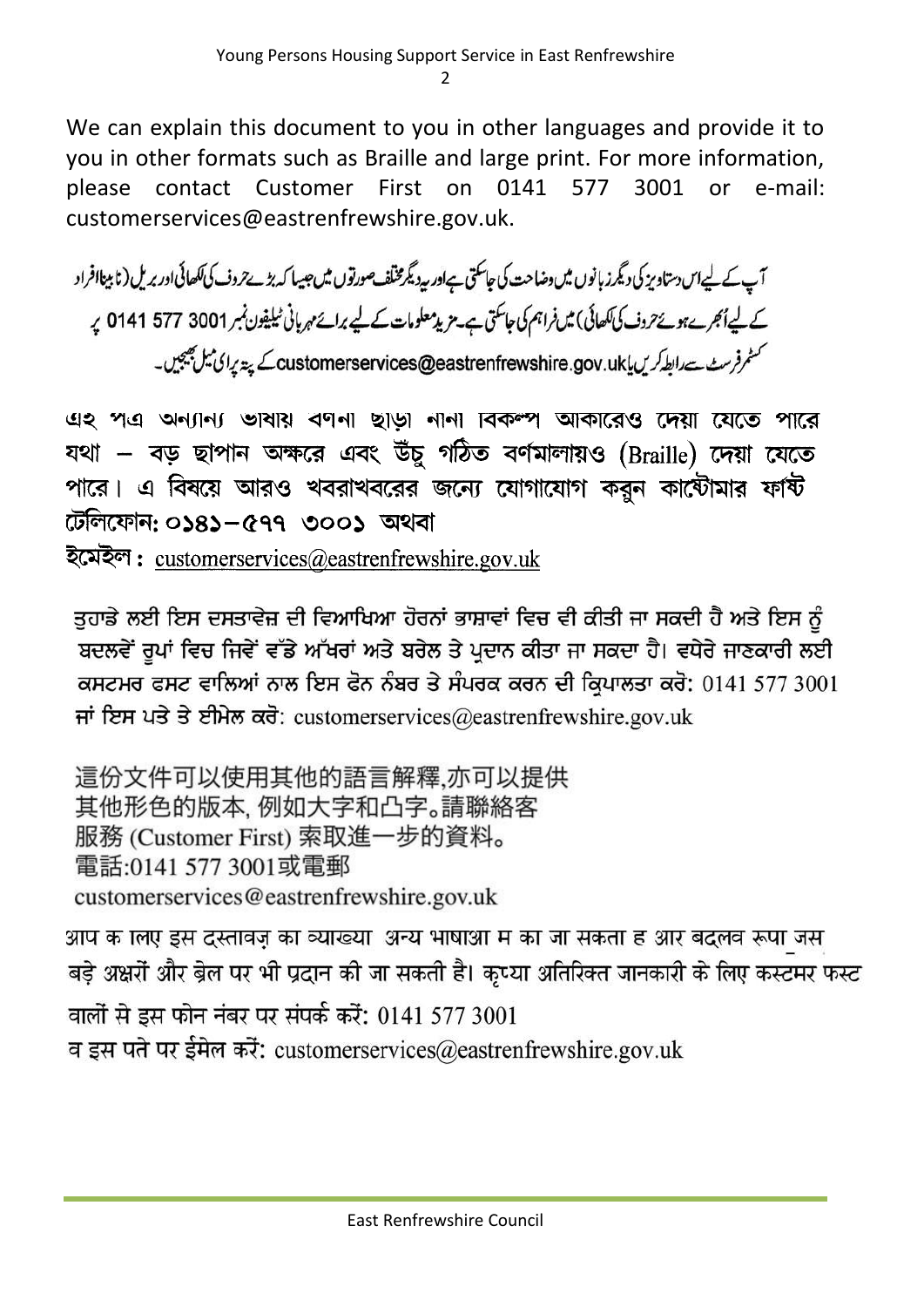## **Contents**

- **1. Who is this leaflet for?**
- **2. Young Persons Support Service**
- **3. Connor Road Project – Supported**

**Accommodation**

- **4. Young Persons Outreach Support Service**
- **5. School Visits**
- **6. Contact details**



**Connor Road**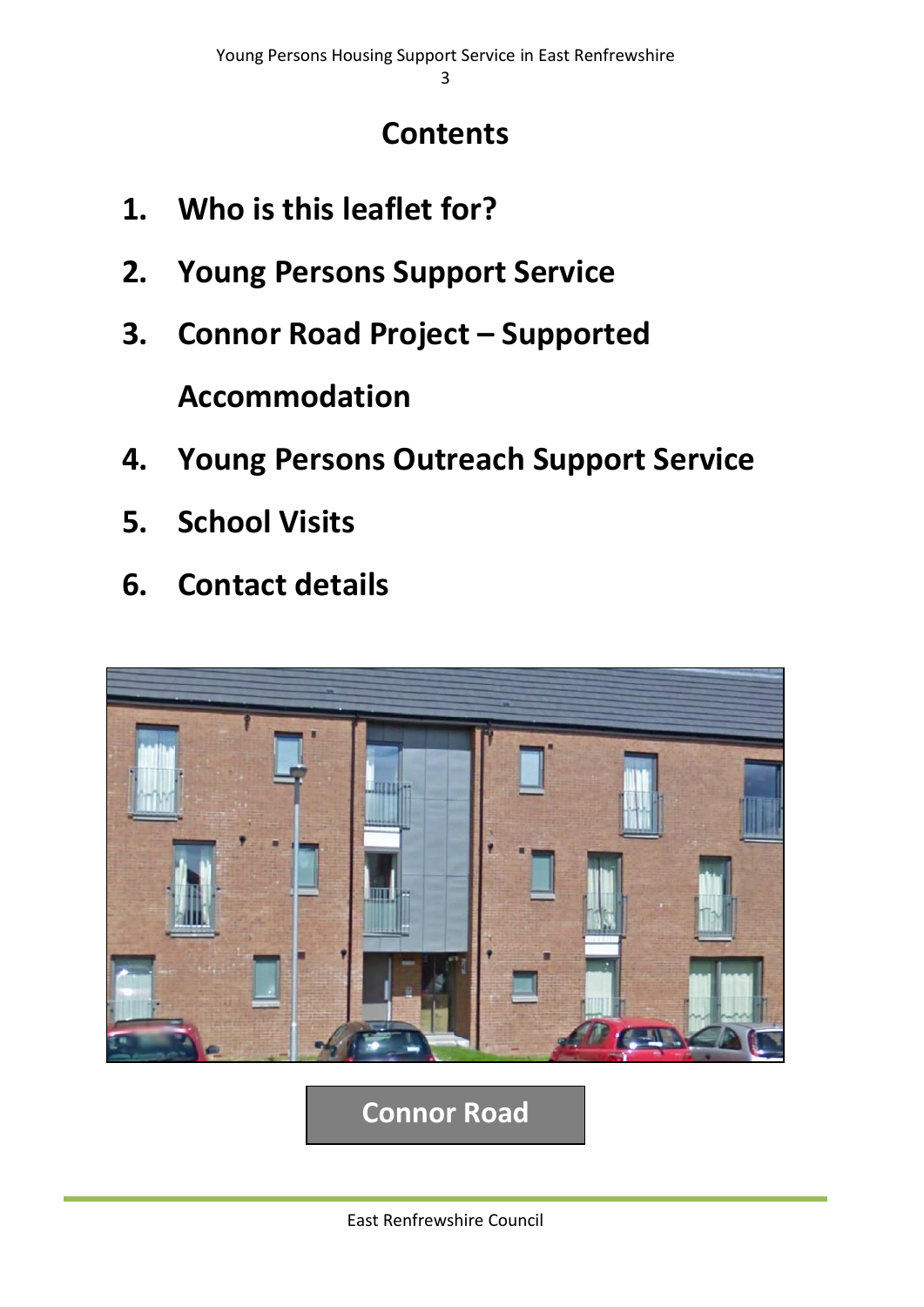### **1. Who is this leaflet for?**

This leaflet is for young people aged 16-25 who require supported accommodation or who require support in their current accommodation.

#### **The leaflet will**:

- Explain about East Renfrewshire Council's **supported accommodation** project at Connor Road
- Explain about East Renfrewshire Council's **supported outreach project** based at Connor Road
- Advise how to access our services

This leaflet is part of a series of leaflets designed to offer information and advice regarding housing options in East Renfrewshire. Other leaflets in the series include:

- 'Housing Options in East Renfrewshire'
- 'Private Renting in East Renfrewshire'
- 'Applying for Social Rented Housing in East Renfrewshire'
- 'Homeless or Threatened with Homelessness in East Renfrewshire'
- 'Low cost Home Ownership in East Renfrewshire'

While this leaflet offers advice and information on our Young Persons Support Service, the other leaflets in this series provide detail on other housing options in East Renfrewshire.

Our young persons housing support service is **inspected and regulated** by the [Care Inspectorate](http://www.careinspectorate.com/)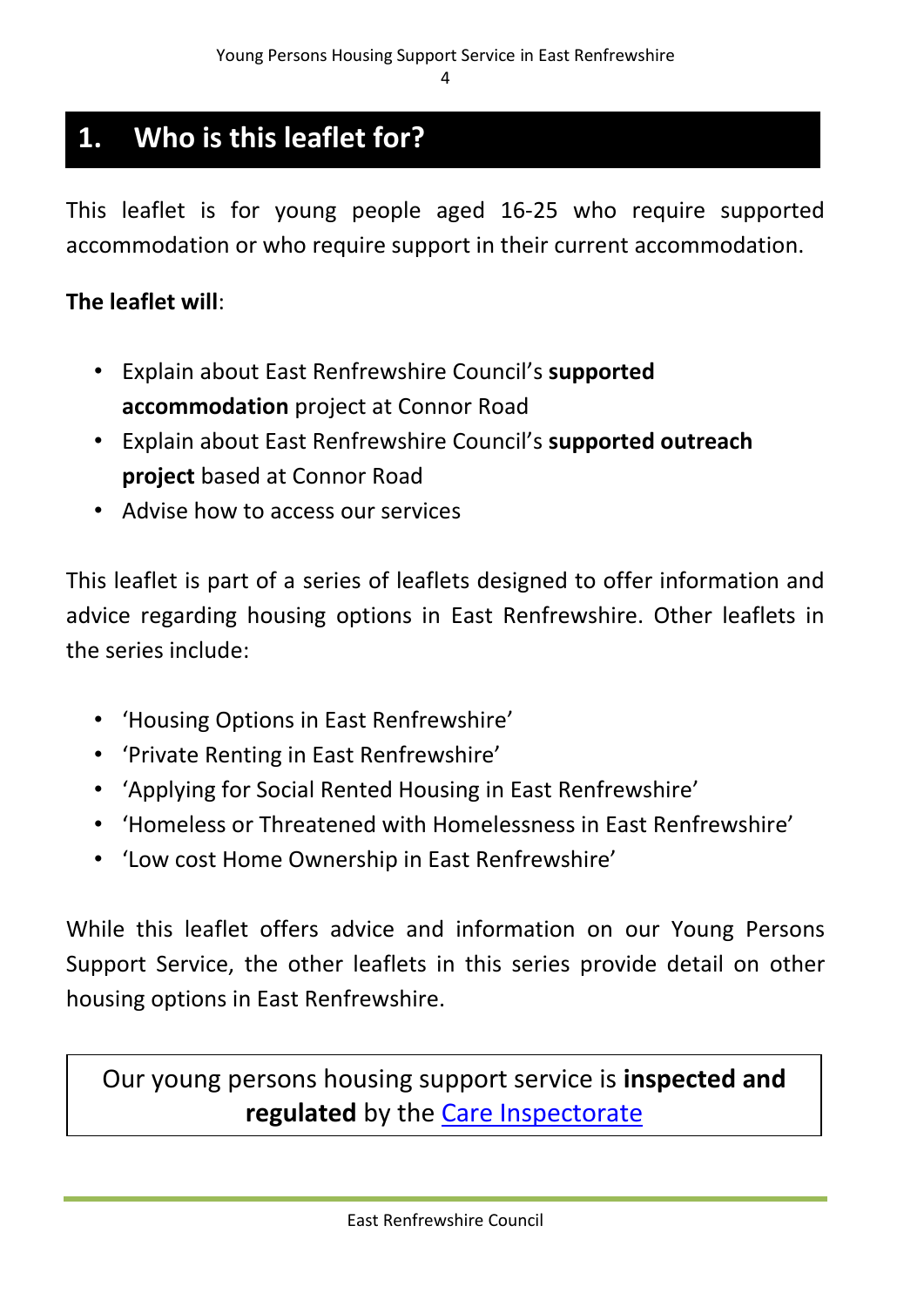#### **2. Young Persons Housing Support Service**

In order to address the problems that young people often face in setting up and sustaining a tenancy, East Renfrewshire Council has a designated **Young Persons Housing Support Service.** The Connor Road Housing Support Service offers help and support to all young people aged 16-25 within East Renfrewshire.

There are two types of Young Persons Housing Support Service available, both aimed at the 16-25 age group. They are:

- **Connor Road - Supported Accommodation**
- **Outreach Service**

**Referrals to the supported accommodation project** are usually made by our Housing Advisors following a Housing Options/Homelessness interview. Referrals can also come from other workers from agencies such as other parts of Housing Services, Careers Advisors, Health & Social Care Partnership (HSCP) - Health Visitors or Social Workers.

**Referrals to the Outreach Service** can be made by: Individuals, friends, family members, or other workers who may be working with the client.

To discuss a possible referral to either part of the Young Persons Housing Support Service, staff at Connor Road can be contacted at any time by telephone on **0141 577 4069**.

#### **3. Connor Road Project - Supported Accommodation**

Our supported accommodation project, based at Connor Road, provides safe and secure supported accommodation for vulnerable young people aged 16-25 years in East Renfrewshire. The accommodation consists of 9 one bedroom flats and 2 two bedroom flats, all of which are selfcontained. The project is staffed on a 24 hour basis with support staff on a daily rota and a concierge on nightshift.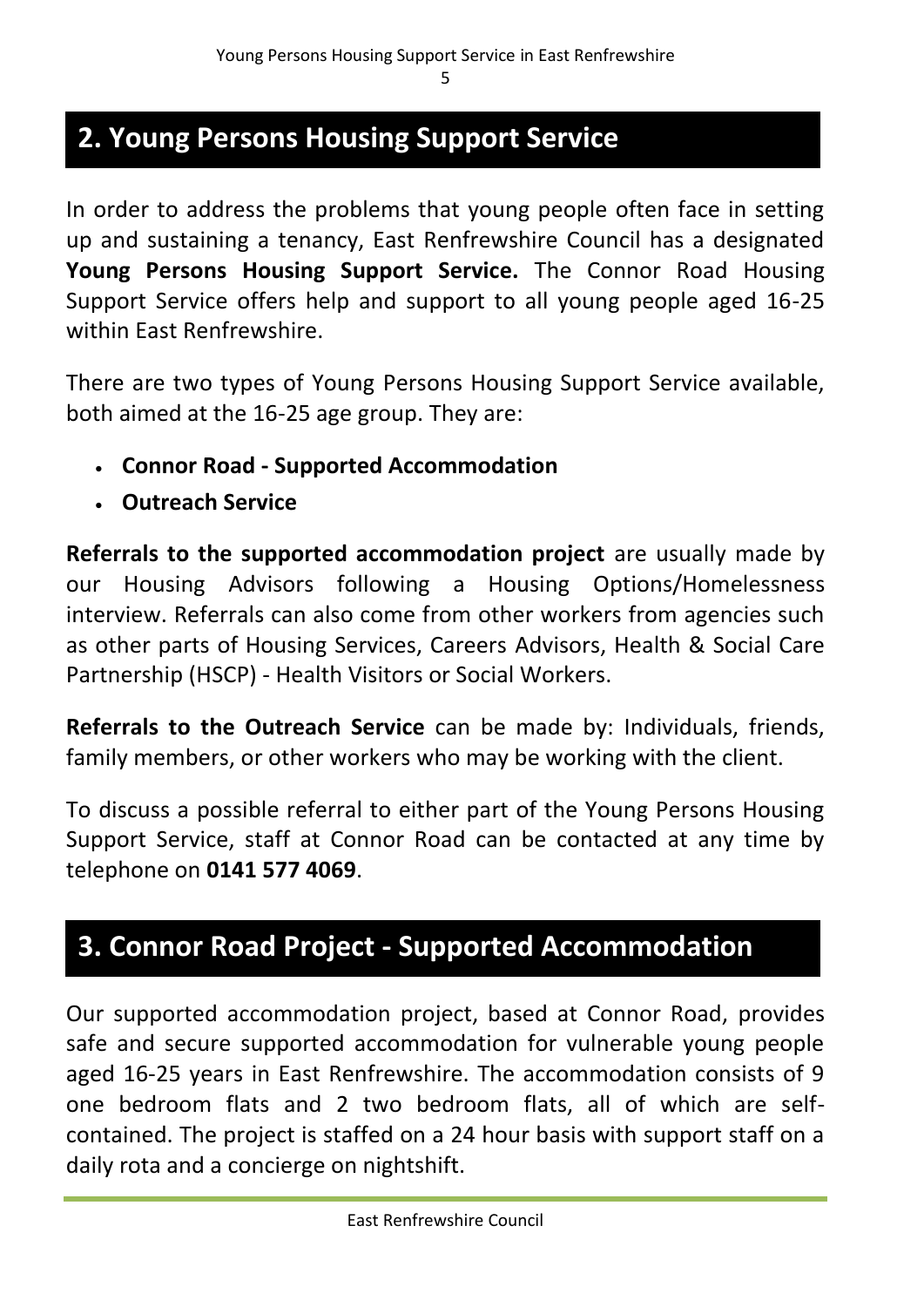A significant aim of the project is to help young adults learn how to manage and effectively sustain a tenancy when they are ready to move on from Connor Road into a tenancy of their own. Young people are supported in any area where they require help, however, the main areas of support provided include:

- Housing
- Benefits
- Managing a home
- Fitting into a community
- Family/relationships
- Health
- Education, training and employment
- Legal issues

In addition to addressing a young person's housing needs, some young people receiving support may have experienced previous difficulties such as substance misuse, health problems or legal issues. Where appropriate, project staff will link closely with appropriate statutory agencies for referral and assessment.

The service has been designed with the intentions of providing an individualised package of support based on the young person's needs. Support Packages and Risk Assessments are reviewed regularly together with the young person and any other agency involved in their support package. **Support continues to be offered on an outreach basis when the young person moves on to their own tenancy in the community.** 

### **4. Young Persons Outreach Support service**

The Outreach Support Service provides housing information, support and advice to young adults aged between 16 and 25 years within East Renfrewshire who are: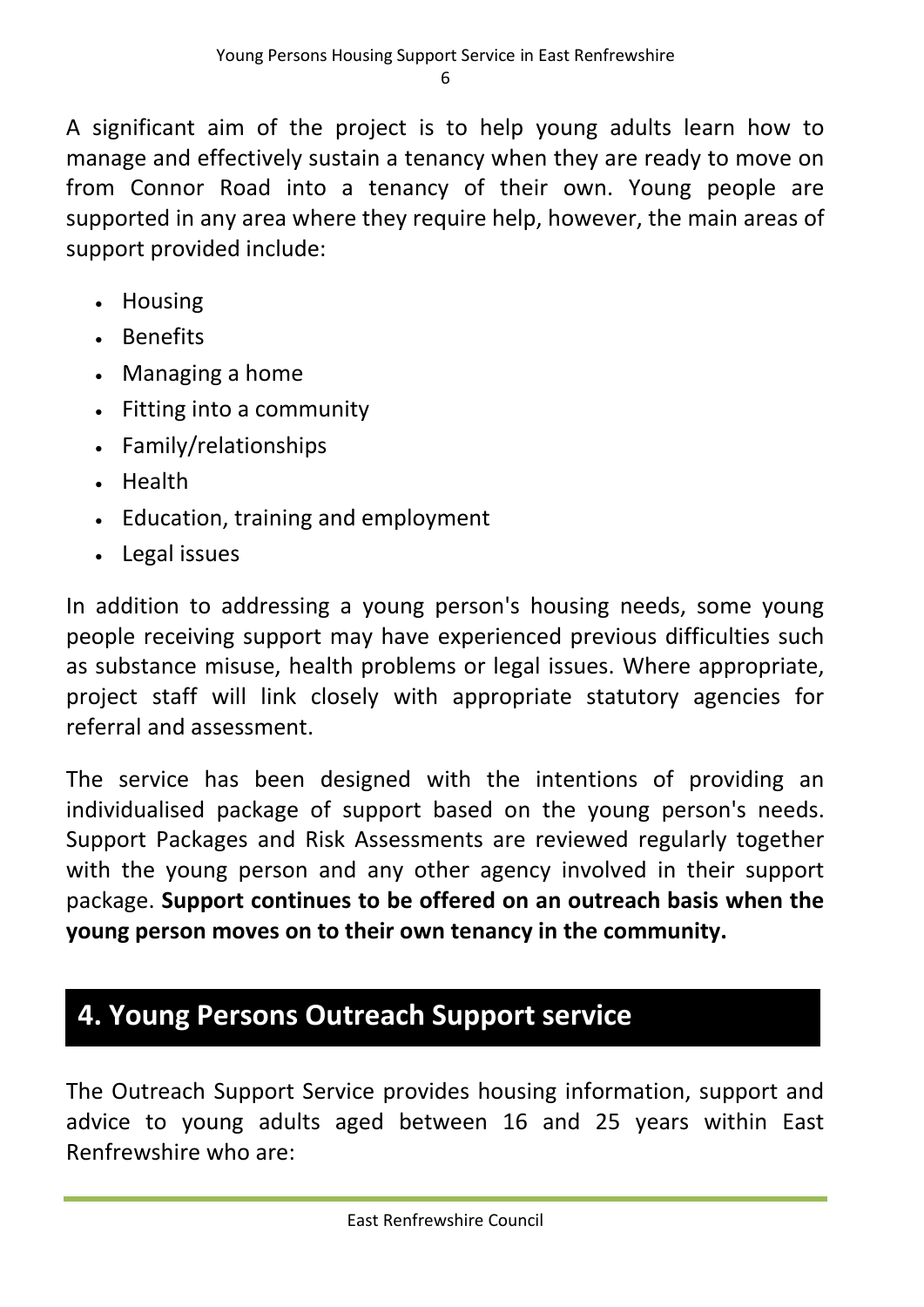- Staying In their own homes (rented or bought)
- Staying In temporary accommodation
- Currently homeless
- Threatened with homelessness
- Wanting to apply for their own tenancy

The Service also helps young adults to:

- Apply for a council home
- Explore other housing options available
- Secure privately rented accommodation
- Manage money
- Apply for benefits
- Apply for grants to help furnish their flats
- Pay bills
- Deal with debts
- Deal with rent/council tax arrears
- Support to avoid eviction
- Signpost to other services i.e. counselling services

## **4. School visits**

Members of staff at the Connor Road Project regularly visit schools within East Renfrewshire to speak to 4th year pupils. The aim of these school visits is speak to every young person in order to give them information about housing and homelessness.

These discussions include items such as homeless prevention, awareness of the support service and realistic facts about managing a home and the associated challenges for a young person.